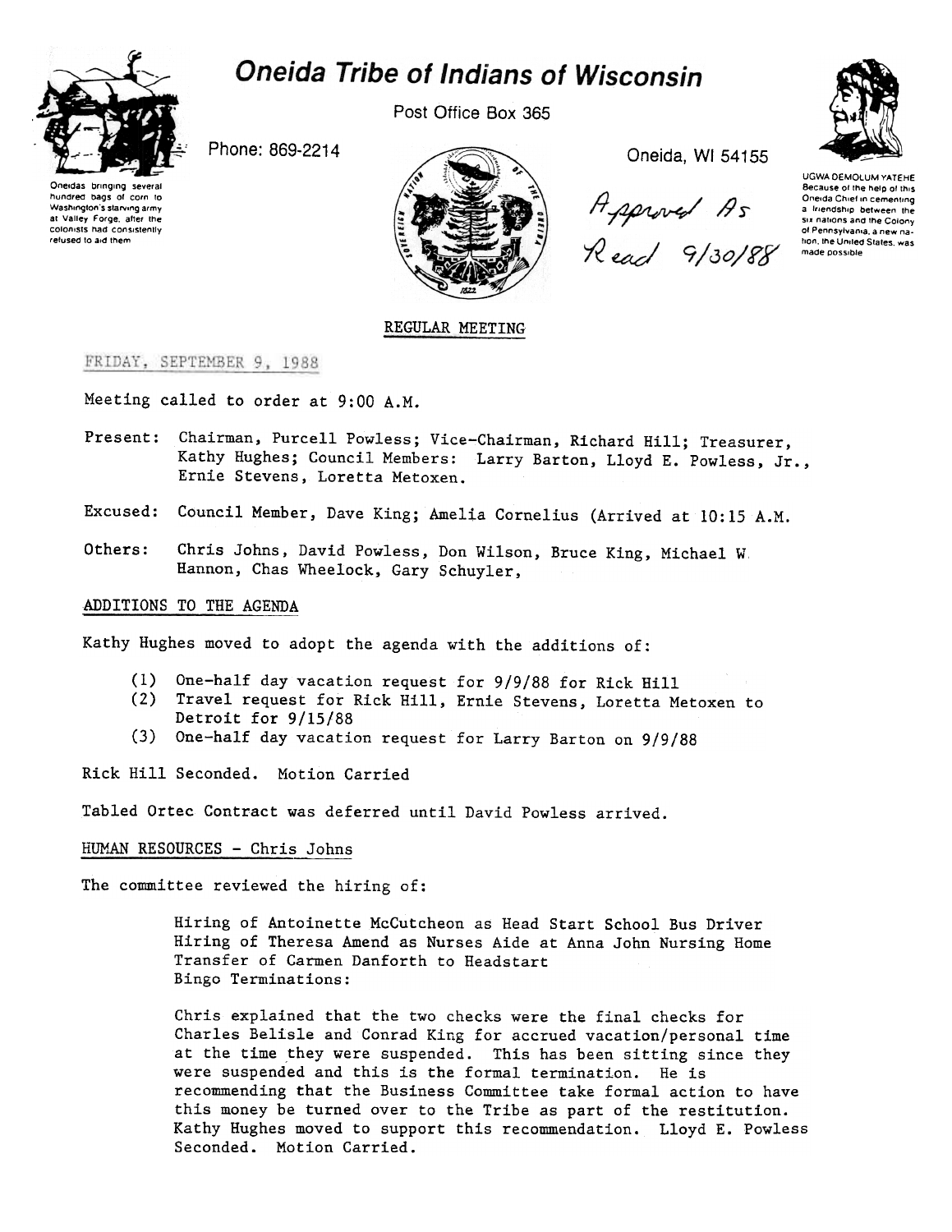Oneida Tribe Of Indians of Wisconsin Minutes of September 9. 1988 Page 2

# ONEIDA HOUSING AUTHORITY JULY REPORT - Gary Schuyler

The Housing report was reviewed. Gary stated that the Outagamie County Housing Authority has requested permission to operate a homebuyers program in our municipality. The Authority referred it to the Business Committee for review and approval. After discussion Loretta Metoxen moved to refer this request to the Law Office for an opinion. Kathy Hughes Seconded. Motion Carried.

There was further discussion on some complaints that were brought to individual Committee members. Gary stated that he was not made aware of these complaints and that they should be brought to his attention. He will follow up on these.

They had also been working on funding for roads and street. The funding has been located and it was not necessary for them to put any additional funds into it. The city has gone through bidding process for street and sewer construction and contractors have been selected. This is now going through various committees before actual contracts will be awarded later this month. Construction will begin about October 3, 1988.

Rick Hill moved to accept the Housing Report. Lloyd E. Powless, Jr. Seconded. Motion Carried.

#### TABLED ORTEC CONTRACT - David Powless

Kathy Hughes moved to take from the table. Rick Hill seconded. Motio Carried.

The contract had been tabled on August 9, 1988 for final assessment of the value of Foth & Van Dykes lab. As the report has been received from Schumaker Romenesko & Associates Kathy Hughes moved to approve the contract and payment. Loretta Metoxen Seconded. Motion Carried.

David Powless and Bruce King reported on the progress of the development of the Industrial Park and Carlton Property. Chaz Wheelock brought up a concern regarding General Tribal Council direction on Environmental Philosophy not being done yet and he would oppose any development until this is in place. The Chairman stated that the Business Committee had been given direction by General Tribal Council and because of the accelerated process at the present time Economic Development should be allowed to go ahead with their project. Loretta Metoxen stated that she sees the need to accelerate the process and also agrees on the point of Environmental Philosophy. Ernie Stevens suggested that Jerry M. Hill and appropriate counsul be requested to put together the Environmental Policy. As there is a deadline involved, Loretta Metoxen moved that a letter of intent be written stating the Tribes intention to proceed with the project. Rick Hill Seconded. Kathy Hughes opposed. Motion Carried.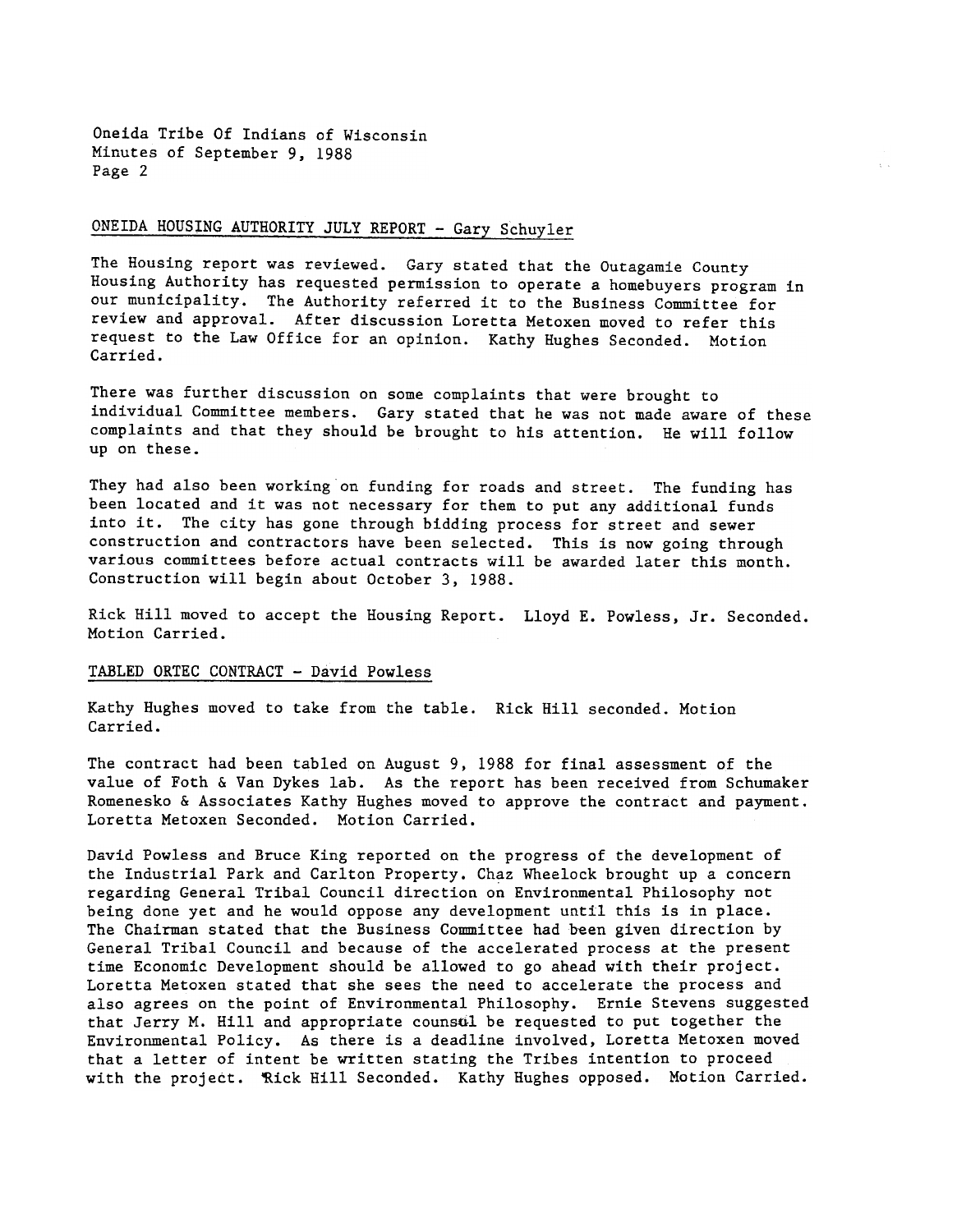Oneida Tribe Of Indians of Wisconsin Minutes of September 9, 1988 Page 3

# NEW BUSINESS: REQUESTS

# Request to Establish Youth Advisory Board

Rick Hill moved to approve the request from Recreation to establish a Youth Advisory Board. Kathy Hughes Seconded. Kathy Hughes Abstained. Motion Carried.

# Michael W. Hannon, Optics & Images

Lloyd Powless introduce Michael W. Hannon, who will be doing photographs for the Germany trip in September of 1989. He is working with Karin Walz, Gordon McLester, Lloyd and the Communications Department.

# Tribal Code Collection For the National Indian Law Library

Rick Hill moved to send a copy of the Oneida Constitution & By-Laws now and copies of the Ordinances after the Business Committee has time to review them. Ernie Stevens seconded. Motion Carried.

# Advance Partnership with Green Bay Area Chamber of Commerce

Members of the Advance Board of Directors and Directors of the Green Bay Area Chamber of Commerce are inviting the Oneida Tribe to become a partner in Advance by investing \$5,000.00 over the next five years for economic development of Brown County. Kathy Hughes moved to refer this invitation to Finance & Appropriation. Amelia Cornelius Seconded. Motion Carried.

#### Insurance Coverage for Bruce King

Bruce King has requested to enroll in the Tribes self-funded program. He will be responsible for the premiums under the contract. Kathy moved to approve the request. Amelia Cornelius seconded. Motion Carried.

# Unemployment Compensation for Tribal School

The three Oneida Tribal School employees who lost their appeal to claim through unemployment compensation are requesting re-imbursement from the Tribe. The total amount is  $$3,135.00$ . Rick Hill moved to refer to Finance & Appropriation. Loretta Metoxen Seconded. Motion Carried.

Discussion followed on Self-Funded Unemployment Compensation Program by the Lloyd moved to have Chris John bring a plan to the Business Committee for review in November. Amelia Cornelius seconded. Loretta opposed. Motion Carried.